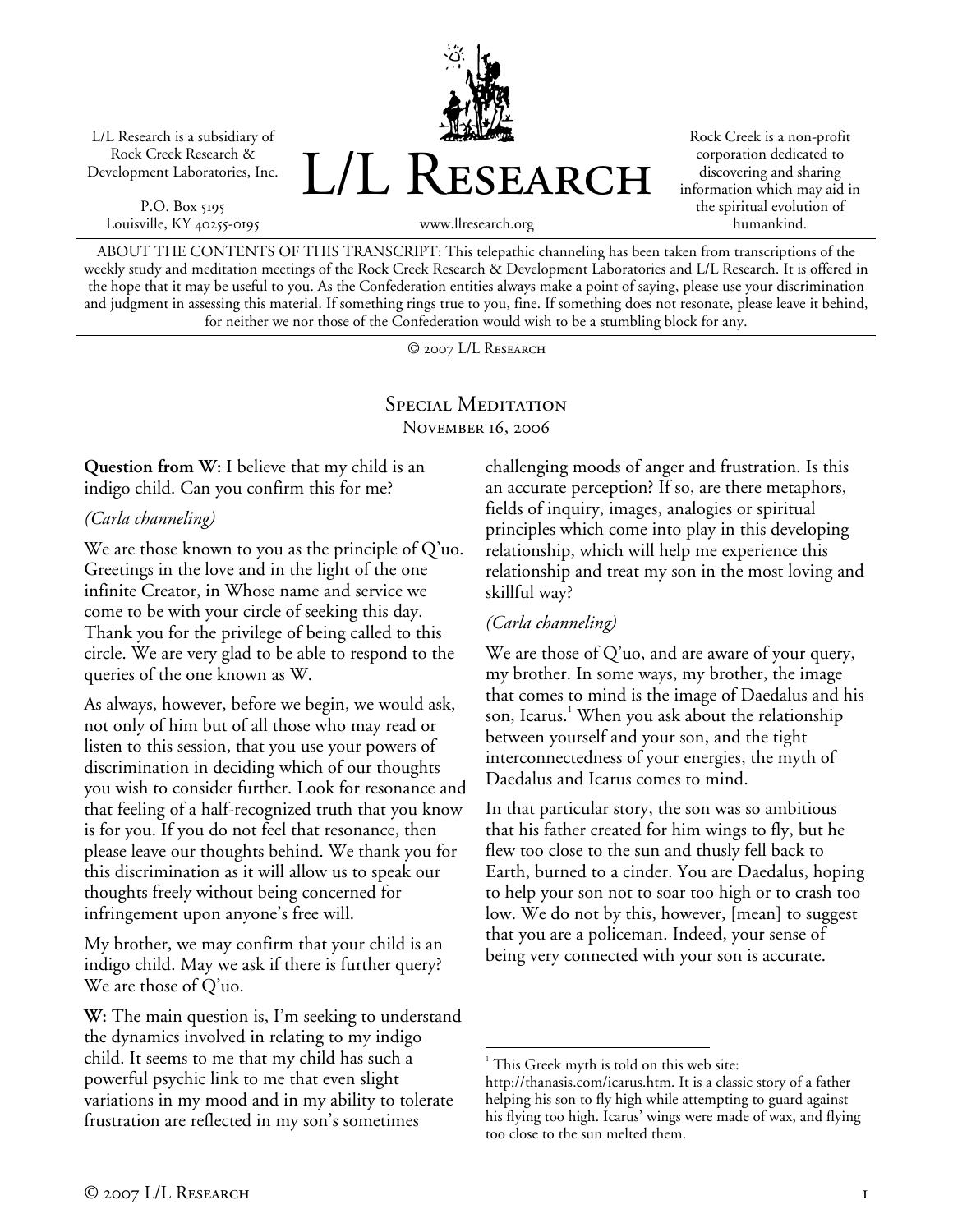The indigo child is a third-generation wanderer, if you would wish to use the language or terminology with which this instrument has some familiarity.

The first generation of wanderers was made up of those such as this instrument, which responded to the call of Earth by coming from a higher density to move into incarnation and share the love and the light of the one infinite Creator with those of this planet in an attempt to shift the planetary energies more towards the light.

The second generation of wanderers was comprised of those who also were interested in helping planet Earth. However, this second generation of wanderers is characterized by more confidence than the first generation of wanderers, but also less of a dedication of service to others in that their chief motivation for coming into incarnation at this latter hour of your third density was to use the boot camp like atmosphere of planet Earth to do what they would consider "quick and dirty work" in adjusting the balance of their energies between love and wisdom. For some, this means emphasizing the heart and the opening [of] the heart. For others who already have their hearts opened, it means emphasizing wisdom and asking the open heart to receive that highest and best self's wisdom which comes from guidance and informs loving compassion in such a way that there is equanimity to match the passion of your dedication to service.

The third generation of wanderers is made up of what this instrument and many others call the indigo children. There are many other terms for these children. However, in general, they are the first graduates in this harvest from the third density of planet Earth. These souls have moved through the gates into larger life. They have dropped their physical bodies and entered into a healing process with their guidance and with all of those forces which protect and nurture entities in the inner planes who are moving through the processes of death and rebirth. Further, they have moved through the steps of light and have passed their graduation test. These are fourth-density wanderers, whose first act, upon choosing what would please them the most to do next, was to return to their beloved home planet in order to assist not only the people of planet Earth, but also, and perhaps more principally, the planet itself.

These entities are characterized by a thinner veil, which enables them to remember more about who they are and why they are here. The sense of mission or destiny is very common in third-generation wanderers. Your son and all of the indigo children like him are people who, when they have achieved a mental and emotional maturity to match their spiritual gifts, will be far tougher by nature than many among your people, able to deal with difficult times and situations and able to absorb rapid change. These abilities are appropriate for these indigo children. However, there are side effects to being built in such a way. These side effects are those times of difficulty and difficult emotions upon which you have remarked.

In dealing with indigo children—and indeed, most of those being born into your Earth at this time are indigo children—it is well to keep in mind that these entities, though wise in their way, are indeed children. There is as much need in them as in any other child for good, stable, consistent guidance. However, you are also correct in noting the extreme interrelatedness of yourself and your son in the terms of the motion and rhythm of your moods and the behavior that stems from such moods.

We would ask you to imagine a rolling sea. The storm lashes the top of the sea and drives the winds onto shore, bringing waves and storm in their wake. Below the surface of that stormy water lie riptides that tend to pull entities away from their moorings and out to sea. Beneath that level there lie calm waters: stable, ancient and beautiful.

It is a naturally stormy atmosphere in the everyday of planet Earth for most people. Unless entities are working especially carefully to stay in the present moment at all times, the flow of living includes many abrupt stops and hasty turns, many changes of attitude, and many alterations in the flow of what is happening which call forth many new and unexpected emotions.

We are not suggesting that you alter this natural run of stormy weather in the everyday of your and your son's existence. What we would suggest is not so much a metaphor as a kind of game. We ask that you see your energies and your son's energies as part of a dance. You and your son are creating this dance. You are dancing a kind of mirror dance. What you do, he imitates, and what he does, you imitate.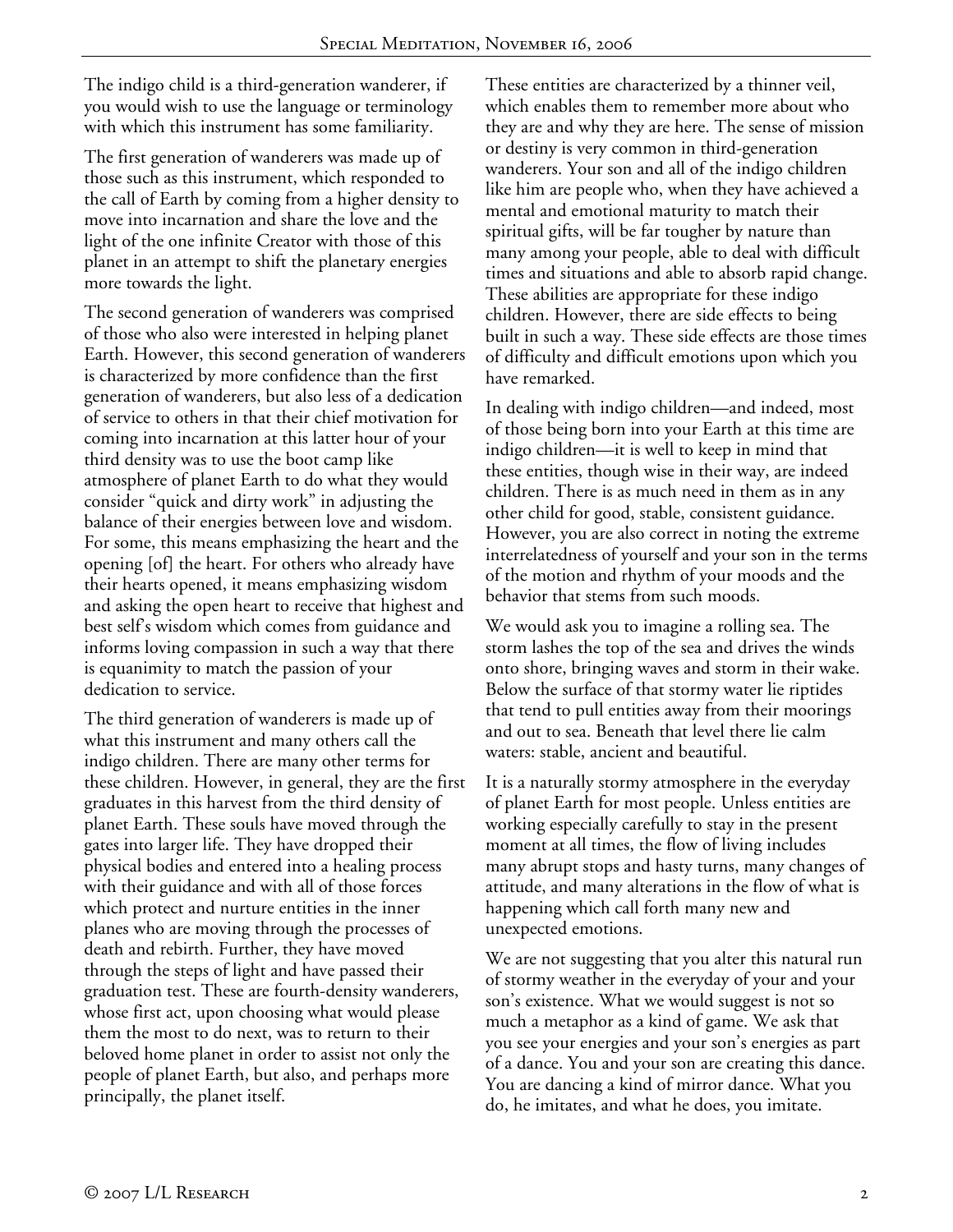When you and he are doing loving and positive things, the dance is a happy dance, or so it seems to your judgment. When there is challenge, upset and hostility, then it seems to be an unhappy dance. However, in order to play your game more skillfully, we would ask you not to label your various moods as good or bad. We would ask you not to label the exchanges of mood between you and your child as good or bad. Rather, we would ask you to see the whole of the pattern as an ongoing dance.

In a dance, my brother, there are many missed steps. This does not mean that the music stops playing or that you have in some way failed to dance properly. Rather, we encourage you to dance with lightness of heart and with as much clarity of observation of which you are capable at any time.

This is a game in which attention to detail is very helpful. As you said, even in the smallest things, your son and you seem psychically connected. Indeed, all entities have this psychic connection. In the case of indigo children, however, there is allowable more awareness to be brought into the incarnation. So, such children are often much more sensitive and aware of their parents' moods and unspoken feelings than would have been children of days gone by, shall we say.

It is not that you are responsible for smoothing out your son's moods, any more than your son is responsible for smoothing out your moods. It is that you are presently engaged in an intensely intimate relationship with an entity whose powers are greater than his ability to control those powers or even to understand them or be able in any way to express them. When a child has trouble expressing all that is within him, he may become very frustrated, and this is often the case with an indigo child.

We are not encouraging you to find some method of teaching this child. On the other hand, we would ask you to be quite responsive to any questions or comments shared by the child with you. Such expressions are your invitation to tell your stories, share your wisdom, and embrace the child in an atmosphere of acceptance and love.

Above all, my brother, we would ask you to explore the concept that you and your child are one and that, indeed, the mirror that the child holds up to you enables you to work upon yourself. This is the attitude that will serve your child and you the very best. When you use the mirror, use it to work on

yourself. See what is there, find it within yourself, and work upon that energy in yourself.

Your child will feel that you are doing spiritual work responsibly. He may not consciously or intellectually be able to express this understanding, but as you stand calmly and with sureness upon the ground of your own being and do the work that has come to you to do, your child will see and feel that there is a stable and supportive atmosphere which accepts him and accepts the images that he is offering. Therefore, as you do this work, you present to your child a mirror of a certain kind. In that mirror, the child will see positive issues, not preached to him but expressed to him by the unspoken manifestation of silent beingness.

As you work upon yourself, you shall be creating for your child the best possible supportive structure. As you accept yourself, your son will feel accepted. As you see the unevenesses within you and accept them, so your child will feel accepted in his unevenness.

There is no question but that, occasionally, if a child is disrupting the family, and the child cannot be coaxed into altering his behavior, the child must be shown the limits of acceptable behavior. You may choose your own way of doing this. We give to this instrument the picture of her disciplining her cats. Her cats cannot understand language, but they can understand the word "no" connected with water. Therefore, the cat can be trained to avoid behavior that will elicit the word "no" and the wetting. $2$  We do not know how you would emphasize that the word "no" occasionally has a firm and limiting meaning but we do encourage you to think carefully and speak with your mate concerning the rules of the house, so that there is a stable and consistent set of limits beyond which behavior is not acceptable.

This instrument calls removing a child from an environment for discipline a "time-out." We would suggest that time-outs are appropriate. Also appropriate are any other means of non-violent expression that underlines the word "no" without doing violence or physical harm. Sometimes, it seems a cruel thing to set a limit. However, it is helpful in terms of the incarnational experience of a child that, from the beginning, the child is aware

<sup>1</sup>  $2^{2}$  The Rueckert-McCartys keep spray bottles of water handy at appropriate places in the house for such discipline. They are filled only with water, so the cats never get hurt.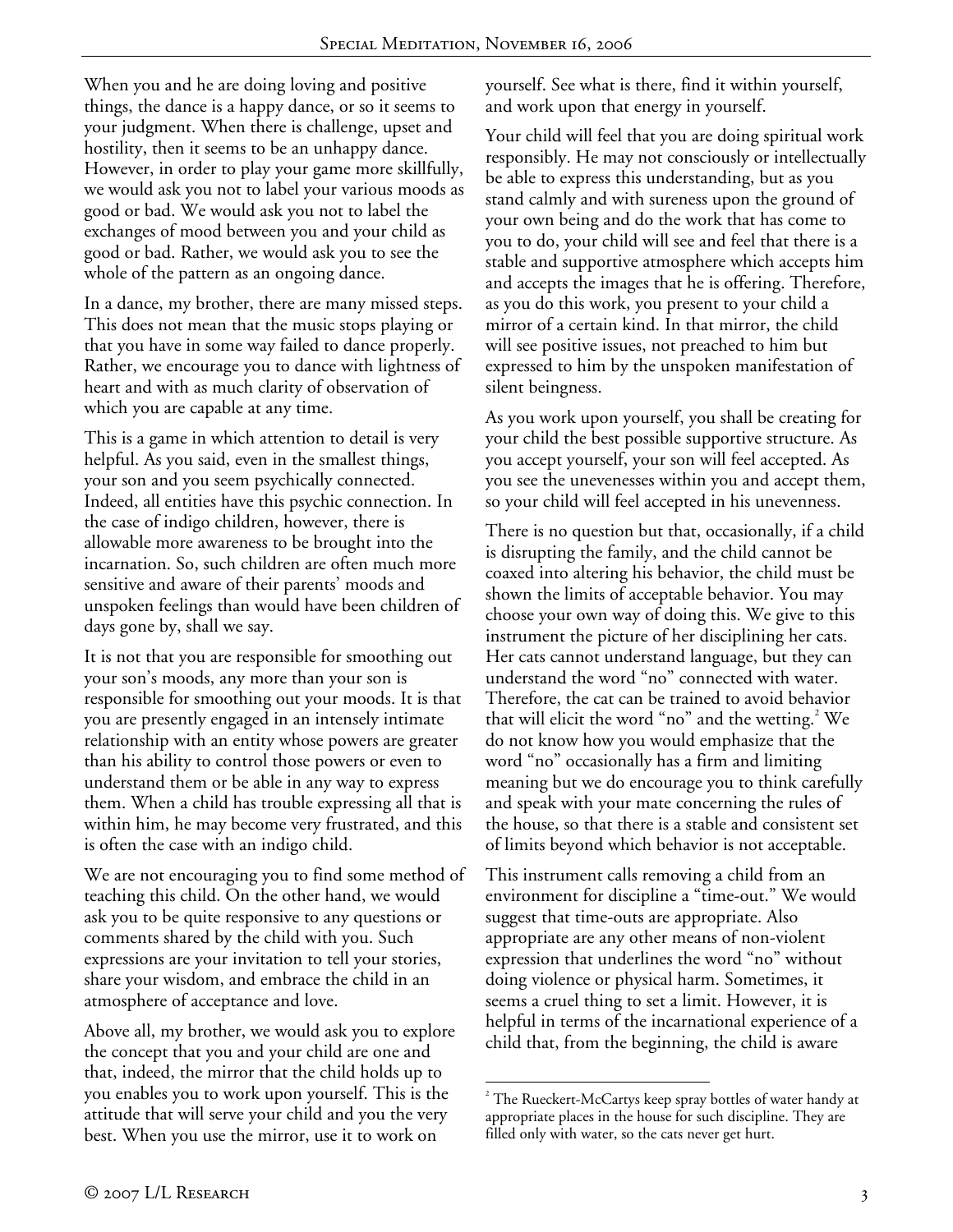that, indeed, there are limits and that there is not a chaotic existence with no meaning, but rather, a meaningful existence with order, ideals, peace and beauty. If you do not give your child a certain sense of limits and order, the child will be left in chaos, not knowing how to value his feelings, his thoughts, and his dreams.

As we finish answering this query, we look at that word "dream." You have dreams, my brother, and so does your child. You are those who dream together. And so are we all. But you and your child have special dreams known only to you. Forget all except loving, being loved, and sharing your dreams.

Let imagination wing its way through your relationship with your child. Let your creativity blossom as you surround this child with the essence of your unspoken love. People his kingdom with your fairies and gnomes and archangels to keep him safe. These are all the creatures of your honest and heartfelt love, and they will be good companions for your child.

May we ask if there is another query at this time?

**W:** I believe the viability to act as a loving parent to a son depends on how open my heart is to love. My intention is to use this relationship as an opportunity to know myself and to expand my capacity for forgiveness, levity, compassion, faith and healing. Which archetypes would you suggest which might clear up all the dynamics that work within my family, especially in relation to my son?

## *(Carla channeling)*

We are those of the Q'uo, and are aware of the query, my brother. The archetypal energies surrounding your relationship with your son are those energies between the master and the pupil. You are teach/learner and your son is learn/teacher. Although your son's gifts are astonishing in some ways, they are not developed. You are that entity who has a spiritual maturity which has been hard won.

It is fortunate, my brother, that life has not been able to dim your light. It has wearied you, and we see in you a desire not to be so weary. But it has not caused you to lose faith or to relinquish your dreams. Therefore, you are a good master, a good teach/learner, for your child. Rather than holding to the dynamics of teacher and student, however, we would encourage you to be open to the subtleties of

the teach/teaching's becoming learn/teaching and vice versa, for your child has things to teach you as well as your having things to teach him.

You stand for your child in some ways as an agent of the unconscious. Your child is not born knowing which way to move in terms of metaphysical principles. Therefore, allow the things around you your books, your papers, those items that you love to be meaningful to your child as well as to you. Invest time in responding to even minor questions, knowing that your child's unevenness of personality will cause him to move at things roundabout and in a serpentine and indirect fashion. Move with those energies. Operate with him in his rambling so that you may come with him to a place which you have not expected.

He is seeking in a way which moves from level to level. Therefore, your beingness rather than your behavior is going to help him the most. This, as you said, will cause you again and again to move from the doing to the being. It is not what you do with your child that matters nearly as much as your attention to your own state of awareness. Are you aware, conscious and alert to the now? Or are you caught up in what the one known as Eckhart called "content"?<sup>3</sup> Move always from content to essence, from detail to essence, from facts and this and that to essence. It will often seem to be an impractical move. But in terms of helping both you and your child to be refined by the fire of planet Earth's atmosphere of learning, it is the most skillful choice.

Is there a further query, my brother?

**W:** My son has issues due to being different from his classmates. I would like to shore up his self-esteem but I am concerned about interfering with his free will. Should I think about setting the stage for his actions on planet Earth when he is grown? What are my chief spiritual concerns in raising my son well?

## *(Carla channeling)*

We are those of the Q'uo, and we are aware of your query, my brother. Your chief spiritual concern in dealing with any relationship is to bring to that relationship your true self. Thusly, we move the energy back from "what shall you do with another" to the consideration of "how shall you be." How

 $\overline{a}$  $3$  The Q'uo are referring to the writing of Eckhart Tolle in his book, *New Earth*.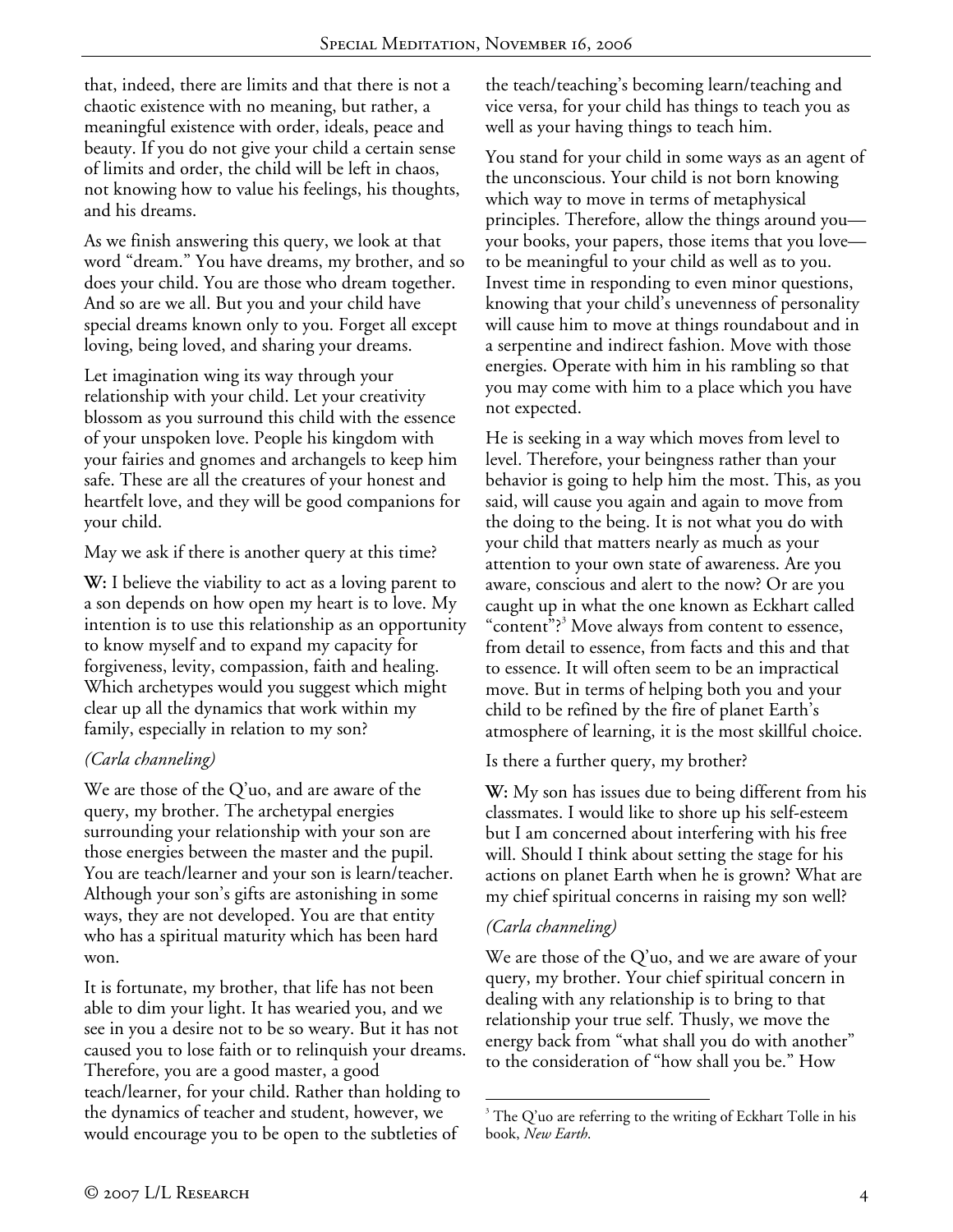shall you create an atmosphere that will provide you with a good environment for pursuing your spiritual process?

We would suggest—as we often have suggested before for others, my brother, so it is not personal to you—that there be a daily period of silence that is observed by you in a consistent manner. We suggest the circadian<sup>4</sup> rhythm because your body has that daily rhythm. If you make a habit of seeking the silence at the same general time each day, within the first month of your making such a habit, your body will move through all of its objections [to] the sitting or the resting in the silence that it can throw up, and it will begin to be able to rest in the silence. It takes a certain amount of training simply to quiet the body so that it does not feel threatened by sitting without doing anything, whether watching the television, listening to the radio, or something else.

When there is no content, the mind and the body become anxious. It takes time to create a habit of solitary silence so that your body welcomes it, expects it, and is not disturbed by it. Once you have trained your body, your mind, and your emotions so that you are able to sit in the silence without interference from them on the gross level of twitching, developing symptoms of headaches, and so forth, then you have the chance, at last, to rest in that powerful silence that offers you what words never can. The love and the light of the one infinite Creator are completely expressed within the silence.

To try to translate that silent expression into voice, words, music, poetry of any kind, is tremendously difficult. The easiest way to approach the Creator is through unexplained, unmanifested silence. Let that be a part of your being, and that shall, in time, place you in a state of mind which is far more likely to alert you when you have gone away from the present moment and have become distracted by detail.

You cannot hope to be undistracted. No entity in third density is expected to remain undistracted. The purpose of incarnation is consistently and cyclically to be distracted. Each distraction teaches you about yourself and who you think you are as opposed to who you are. Work on that, and that shall be the

safe place for your child. As he sees you in praise, meditation, in prayer each day, he shall know that there is more to this life than the play, the work, and the sleeping. He shall see for his own self, without being taught a word, that those entities whom he values, value spiritual life and seek it out. And so he will be curious as well, for children, by nature, are imitative. By your being, by your seeking, you shall offer him the opportunity to see how that tune goes, and he can try that out. Children try things out that they see and work with them in their own way and in their own time.

We would suggest that you always respond to questions, but that you do not attempt to teach unless questions are asked. The times will come, as you love and care for your child, when it will be natural for him to ask along the lines of this or that spiritual concern. At that time, my brother, share your truth as straightforwardly and lovingly as you know how, knowing that there are many mistakes but that love wins through.

We would ask if there is another query at this time?

**W:** Sometimes, I believe that I am a wanderer. Can you confirm this, please?

We are those of Q'uo, my brother, and we are aware of your query. We can confirm, my brother, that you are a wanderer. Is there a further query at this time?

**W:** I feel called to manifest inspirational, devotional music. Sometimes I find that I feel it is appropriate to express pure sound with music instead of words. Could you talk about this? Please offer any suggestions as to what spiritual principles are involved in this outer work of my lifetime.

## *(Carla channeling)*

We are those of Q'uo, and we are aware of your query, my brother. The work of any artist is a work of translation. An artist translates concepts into a manifestation that is flat, shall we say. The concept is a very round and living entity. It is infinite in its content and is a whole. The human intelligence does not work with concepts, it works with words. Intelligence puts words together to make ideas and sentences. Intelligence struggles to go from point A to point B to point C and to learn. The artist is an entity whose other intelligence has been somewhat awakened, for there are two intelligences in any human being.

 $\overline{a}$ 

<sup>&</sup>lt;sup>4</sup> circadian: an adjective meaning daily or "noting or pertaining to rhythmic biological cycles recurring at approximately 24 hour intervals," to use the definition given on www.dictionary.com.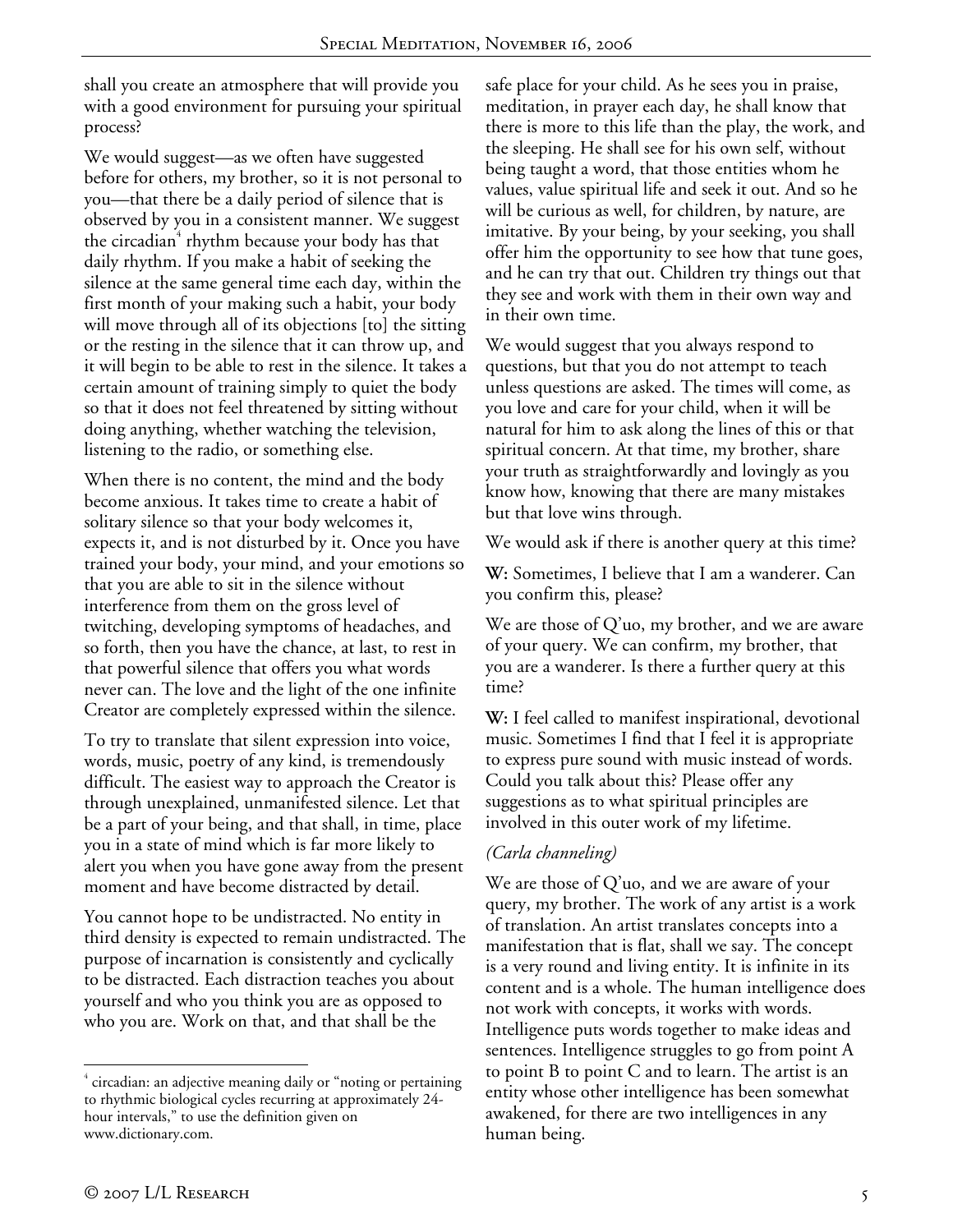There is the intelligence which came with the body that you enjoy in this incarnation. That intelligence is a choice-making intelligence. It gathers facts and it is geared to make decisions. It does that very well. However, it is not a kind of intelligence that is capable of dealing with concepts. Yet it yearns for that which is beyond its intelligence.

On the other hand the heart, yours and all those of planet Earth, lives and dwells in the land of concept. It does so in silence. The heart works with feelings, insights, inspiration and hunches. Artistry comes through that non-local, non-linear part of your intelligence. So what you are doing, as you work with your music to manifest it, is to catch that ball of concept that is the creature of sound that you wish to make. And then you set about clothing it in its details, the words and forms that express the feelings with which you began.

When the feeling and the emotions run far ahead of that part of you that is harnessed to translate concepts into words, what you get is melody and not so many words, which is what you are experiencing. We would note, in this regard, the sound that you make instead of the word more accurately expresses the feeling that you are attempting to convey than does any word. Consequently, we would recommend that you open your mind to the concept of tones with vowel sounds as part of your music. You are only attempting more purely than language allows to express a certain quality or essence that lies in the underground, purified rivers of emotion that are part of the archetypal mind. You are attempting to bring these deep melodies up into conscious awareness. And indeed, as you do so, it shall be of service to others of some note, shall we say.

However, such work cannot be rushed. Consequently, when you feel that there is a lack of some kind in any composition on which you are working at a particular time, we would suggest that you take it into your heart and let it sing itself to you while you listen to it.

It may help if you move while you are doing so, as in going for a walk or doing some rhythmic activity such as the chores of the day, the mowing of the lawn, the picking up of the leaves, or some mindless, repetitive task. See that as a dance that accompanies your unfinished song. Dance to it and let it sing itself to you. And in that state of no stress and no

worry, that which is at the heart of what you are attempting to catch will come to you.

If it is not in words, then let it be without words and trust in your sense of the appropriate vowel sounds that bring up certain emotions in certain configurations from the unconscious mind.<sup>3</sup>

Underlying our advice to you is the simple encouragement to trust yourself. Believe in yourself. Do not judge yourself according to what you have accomplished. Judge yourself not at all, except to know that you and the Creator are one and that your whole desire is to be a part of that creative principle. This is your heart and it is a good heart. You are worthy. With that confidence and that calm that goes with the knowledge that you, imperfect as you are, are worthy, then you shall be open to receive the gifts of the present moment. And, my brother, when you can relax and lift yourself to the simple joy of being, you have just created for yourself the best possible environment for receiving inspiration.

May we ask if there is another query at this time?

**W:** I feel a procrastinating energy around manifesting this music. What is happening here, spiritually speaking? Please talk about this seeming blockage that comes and goes in my creative work.

We are those of Q'uo, and we are aware of your query, my brother. Procrastination occurs when there is a portion of the self that feels unready to move forward. There are always riptides, as we have said, beneath the surface of the water. It is easy to splash through the surf, and even to enjoy the surf with a surfboard, but in your life there are many triggers that have been set for you by your experiences and by the fact that you have not balanced them in the past. They are like riptides that catch you and toss you away from your center, so that you are no longer communicating with your muse, shall we say. You have lost touch with your guidance.

In many people, this feels more like depression than distraction. However it comes to you, it is a sign of your lack of focus. You are working against yourself.

<sup>1</sup> <sup>5</sup> It is interesting to note that the British rock group, Genesis, created music in just this way, with Phil Collins singing pure tone only at the start, then finding more accurate vowel sounds to express the felt emotion and only at the very end of the creative process creating lyrics for their songs.